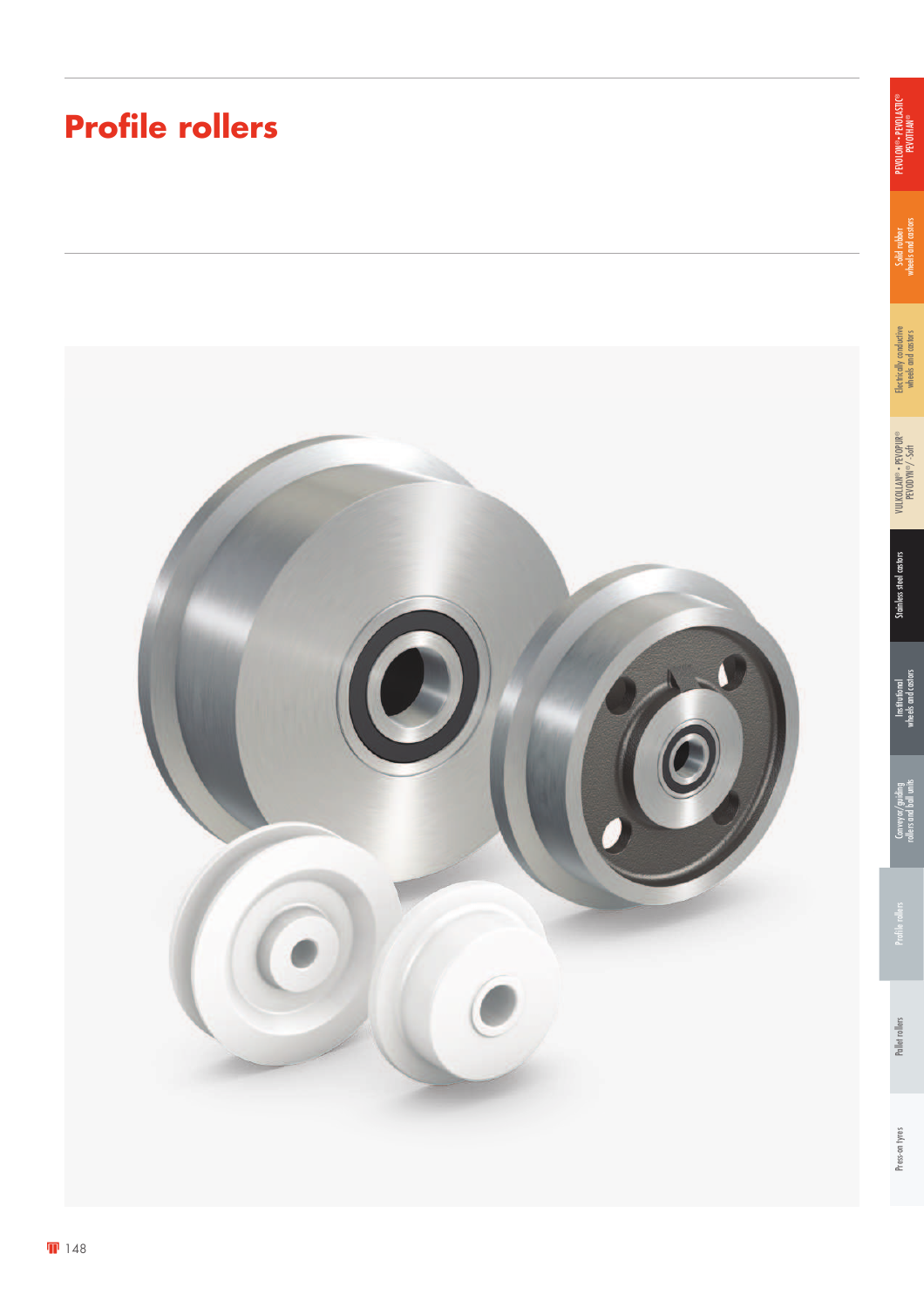### **Profile rollers product overview**

### **Profile rollers** FLANGED/GROOVED WHEELS

We produce a variety of flanged and grooved wheels with different dimensions, bearing types and load capacities using materials such as PEVOLON®, steel and grey cast iron.

Due to our efficient plastics and mechanical production with our own mould making, toolmaking and fixture construction, we are able to produce high-quality and cost-efficient products according to your specifications and drawings.





Series 107 2.000 - 7.250 kg Page 152



Series D/1 35 - 380 kg Page 151



Series 106 500 - 1.500 kg Page 153

®

Electrically conductive wheels and castors

Electrically conductive<br>wheels and castors

Solid rubber<br>wheels and castors wheels and castors

PEVOLON® • PEVOLASTIC® ON®• PEVOLASTIC<br>PEVOTHAN®

> PEVODYN ®/ -Soft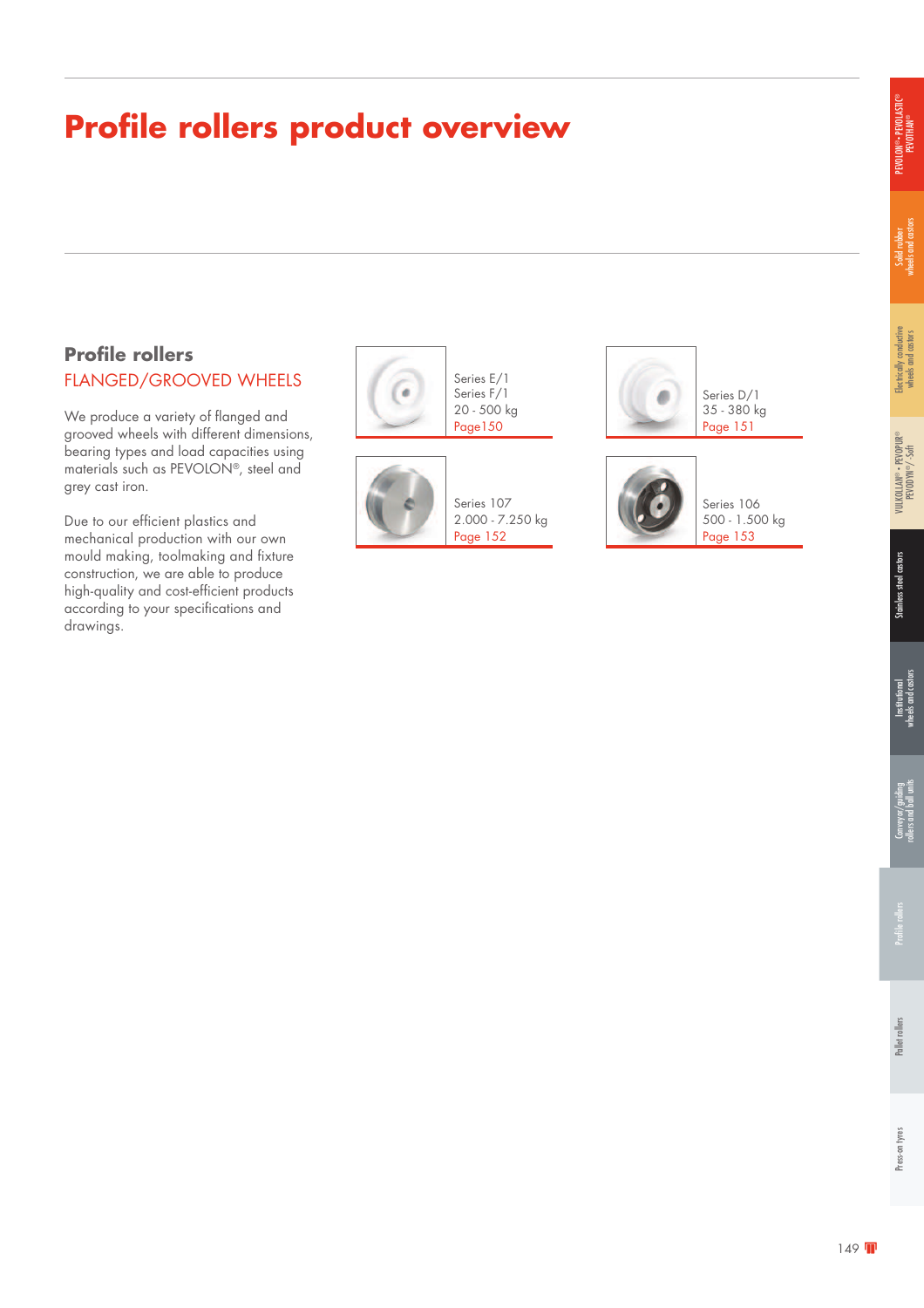## PE-VO-LON® **grooved and flanged wheels**

Series F/5

Series E/1

High-quality thermoplastic polyamide. With maintenancefree plain bearing (/1) or ball bearings (/5).

| $\overline{\phantom{a}}$ |     | Ì   |    |    | 비.<br>니. | J<br>Ů         | (+⊝∘ |     |
|--------------------------|-----|-----|----|----|----------|----------------|------|-----|
| Article code             | mm  | mm  | mm | mm | mm       | mm             | mm   | kg  |
| E050/010/1/15            | 50  | 40  | 10 | 11 | 25       | $\overline{4}$ | 15   | 30  |
| E053/023/1/10            | 53  | 25  | 23 | 25 | 25       | 15             | 10   | 50  |
| E060/030/1/12            | 60  | 38  | 30 | 18 | 30       | 20             | 12   | 90  |
| E060/020/1/08            | 60  | 53  | 20 | 27 | 20       | 9              | 08   | 50  |
| E 060/030/1/10           | 60  | 38  | 30 | 32 | 20       | 20             | 10   | 90  |
| E073/013/1/10            | 73  | 65  | 13 | 17 | 20       | 8              | 10   | 55  |
| E076/016/1/11            | 76  | 67  | 16 | 17 | 28       | 10             | 11   | 90  |
| E080/022/1/12            | 80  | 62  | 22 | 25 | 30       | 12             | 12   | 140 |
| E 100/012/1/10           | 100 | 84  | 12 | 17 | 30       | 3,5            | 10   | 85  |
| E 100/025/1/15           | 100 | 76  | 25 | 28 | 32       | 17             | 15   | 210 |
| E 100/042/1/20           | 100 | 68  | 42 | 27 | 50       | 28             | 20   | 270 |
| E 120/027/1/15           | 120 | 88  | 27 | 33 | 40       | 18             | 15   | 300 |
| E 120/022/1/20           | 120 | 88  | 22 | 27 | 50       | 12             | 20   | 240 |
| E 126/034/1/30           | 126 | 102 | 34 | 42 | 70       | 14             | 30   | 500 |
| E 130/018/1/15           | 130 | 110 | 18 | 30 | 30       | 6              | 15   | 150 |
| E 150/033/1/20           | 150 | 110 | 33 | 42 | 44       | 25             | 20   | 410 |
| E 150/033/1/25           | 150 | 135 | 33 | 42 | 60       | 15             | 25   | 450 |
|                          |     |     |    |    |          |                |      |     |
| E076/016/5/08            | 76  | 67  | 16 | 16 | 28       | 10             | 08   | 90  |
|                          |     |     |    |    |          |                |      |     |

| $\frac{1}{2}$  |    | D  |    | $\rightarrow$<br>$\leftarrow$ |                          |       |    |    |    |
|----------------|----|----|----|-------------------------------|--------------------------|-------|----|----|----|
| Article code   | mm | mm | mm | mm                            | mm                       | mm    | mm | mm | kg |
| F 045/029/1/08 | 45 | 28 | 29 | 29                            | $\overline{\phantom{m}}$ | 24/20 | 9  | 08 | 45 |
| F050/010/1/10  | 50 | 40 | 10 | 11                            | 18                       | 6     | 5  | 10 | 20 |
| F050/016/1/12  | 50 | 40 | 16 | 16                            | -                        | 14/10 | 8  | 12 | 35 |
|                |    |    |    |                               |                          |       |    |    |    |
| F060/019/5/10  | 60 | 40 | 19 | 22                            | $\overline{\phantom{0}}$ | 12/10 | 10 | 10 | 40 |

### **PEVOLON® double-flanged wheels**

High-quality thermoplastic polyamide. With maintenancefree plain bearing (/1) or ball bearings (/5).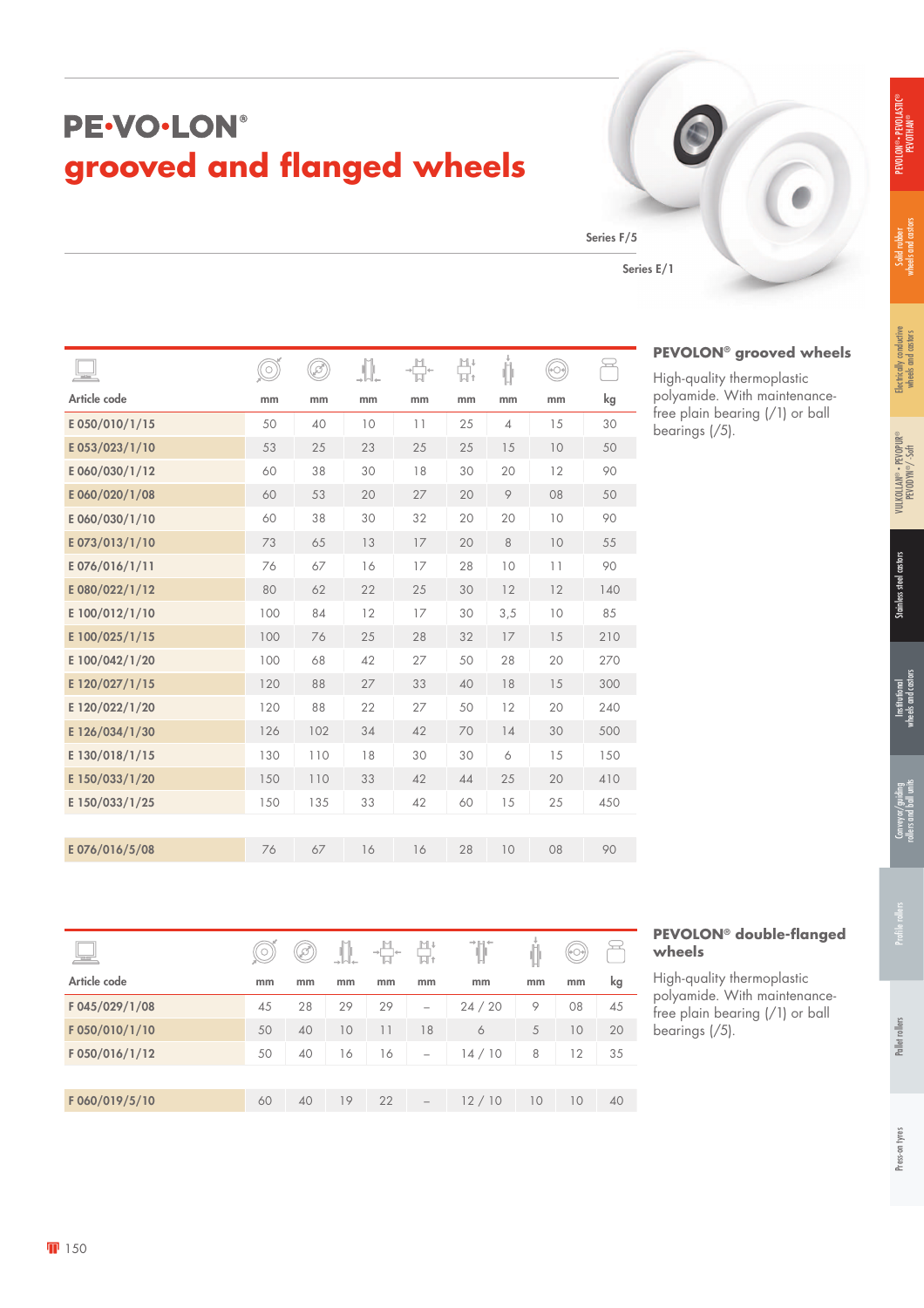### PE-VO-LON® **single-flanged wheels**

Series D/1

| $=$                      | $\circ$ | Þ.  | .∥.  | Þ  |      | 붜  | (→○→) |     |
|--------------------------|---------|-----|------|----|------|----|-------|-----|
| Article code             | mm      | mm  | mm   | mm | mm   | mm | mm    | kg  |
| D 030/015/050/020/1/10   | 50      | 30  | 20   | 15 | 20   |    | 10    | 35  |
| D 035/025/050/032/1/16   | 50      | 35  | 32   | 25 | 34   | 30 | 16    | 80  |
| D 035/028/050/037,5/1/15 | 50      | 35  | 37,5 | 28 | 38,5 | 30 | 15    | 80  |
| D 035/028/065/037,5/1/15 | 65      | 35  | 37,5 | 28 | 38,5 | 30 | 15    | 80  |
| D 040/012/055/018/1/15   | 55      | 40  | 18   | 12 | 18   |    | 15    | 40  |
| D 050/020/070/028/1/16   | 70      | 50  | 28   | 20 | 30   | 22 | 16    | 100 |
| D 050/024/065/032/1/15   | 65      | 50  | 32   | 24 | 29   |    | 15    | 100 |
| D 050/020/065/025/1/10   | 65      | 50  | 25   | 20 | 25   |    | 10    | 90  |
| D 062/019/080/026/1/16   | 80      | 62  | 26   | 19 | 29   | 35 | 16    | 100 |
| D 062/019/075/026/1/16   | 75      | 62  | 26   | 19 | 29   | 35 | 16    | 100 |
| D 087/025/108/033/1/16   | 108     | 87  | 33   | 25 | 33   |    | 16    | 200 |
| D 100/032/120/045/1/20   | 120     | 100 | 45   | 32 | 40   | 50 | 20    | 280 |
| D 120/030/150/042/1/38   | 150     | 120 | 45   | 30 | 45   | 80 | 38    | 380 |

For more PEVOLON® grooved and flanged wheels with ball bearing, see page 140.

### **PEVOLON® single-flanged wheels with plain bearing**

High-quality thermoplastic polyamide. With maintenance-free plain bearing (/1).

Solid rubber<br>wheels and castors wheels and castors

Electrically conductive wheels and castors

Electrically conductive<br>wheels and castors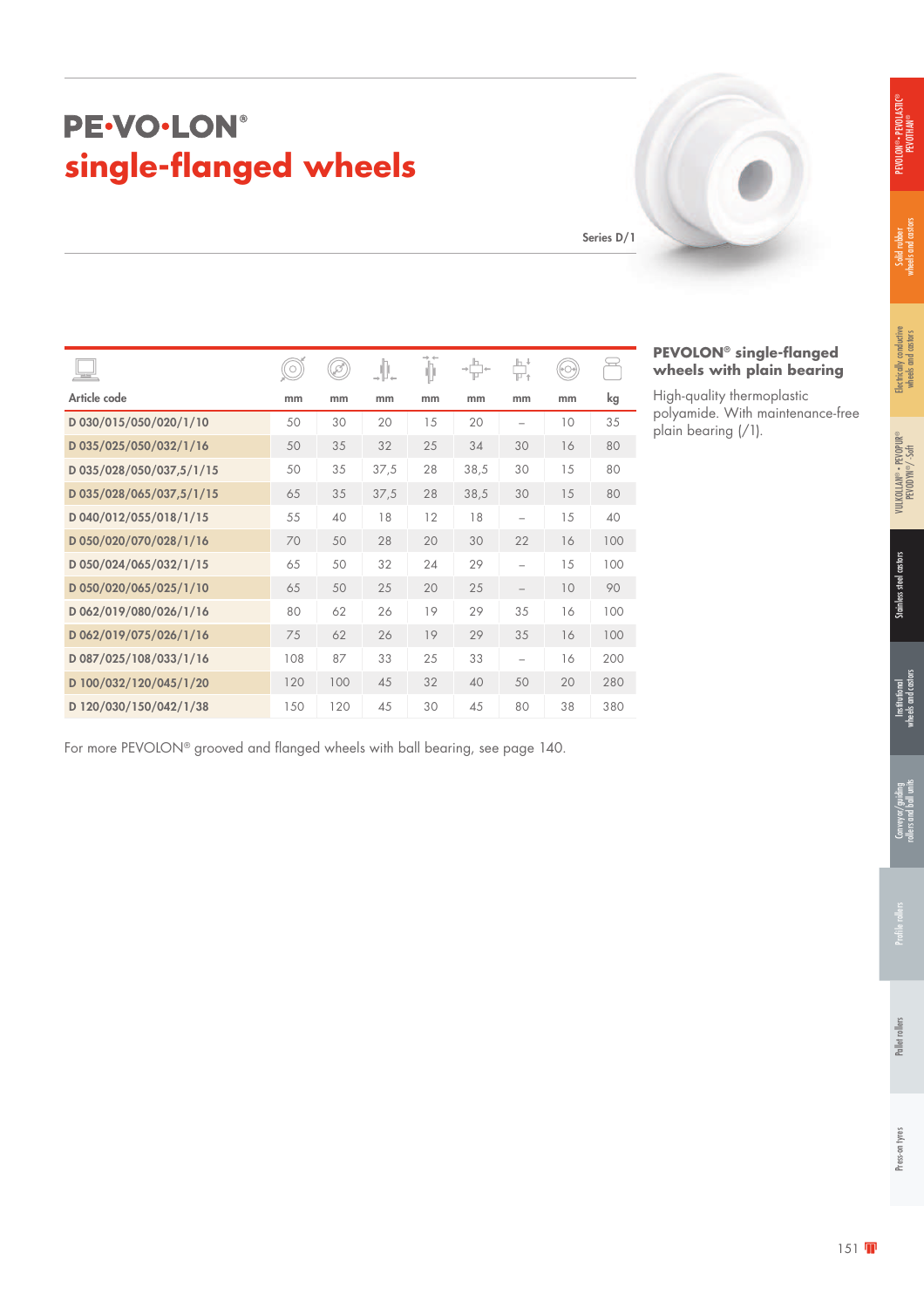## **Steel single-flanged wheels**

Series 107/5

|                               |     | Ø)  | JL. |    | $\rightarrow$ | $(\circ\circ)$ |       |
|-------------------------------|-----|-----|-----|----|---------------|----------------|-------|
| Article code                  | mm  | mm  | mm  | mm | mm            | mm             | kg    |
| 107 A/200/060/225/075/2/30 H7 | 225 | 200 | 75  | 60 | 75            | 30             | 4.500 |
| 107 A/200/060/225/075/2/40 H7 | 225 | 200 | 75  | 60 | 75            | 40             | 4.500 |
| 107 A/200/060/225/075/2/45 H7 | 225 | 200 | 75  | 60 | 75            | 45             | 4.500 |
| 107 A/200/060/225/075/2/50 H7 | 225 | 200 | 75  | 60 | 75            | 50             | 4.500 |
| 107 A/200/060/225/075/2/60 H7 | 225 | 200 | 75  | 60 | 75            | 60             | 4.500 |
| 107 A/250/060/275/075/2/40 H7 | 275 | 250 | 75  | 60 | 75            | 40             | 5.600 |
| 107 A/250/060/275/075/2/50 H7 | 275 | 250 | 75  | 60 | 75            | 50             | 5.600 |
| 107 A/250/060/275/075/2/60 H7 | 275 | 250 | 75  | 60 | 75            | 60             | 5.600 |
| 107 A/300/065/330/080/2/50 H7 | 330 | 300 | 80  | 65 | 80            | 50             | 7.250 |
| 107 A/300/065/330/080/2/60 H7 | 330 | 300 | 80  | 65 | 80            | 60             | 7.250 |

| 三                        |     | Ï   |    |    |    |    |       |
|--------------------------|-----|-----|----|----|----|----|-------|
| Article code             | mm  | mm  | mm | mm | mm | mm | kg    |
| 107/160/060/180/075/5/35 | 180 | 160 | 75 | 60 | 75 | 35 | 2.000 |
| 107/200/060/225/075/5/40 | 225 | 200 | 75 | 60 | 75 | 40 | 2.800 |
| 107/250/060/275/075/5/50 | 275 | 250 | 75 | 60 | 75 | 50 | 4.600 |

### **with ball bearings** eels turned

**Single-flanged steel wheels** 

blid material) ad. Wheel earings  $\left(\sqrt{5}\right)$ .

Technical information: The indicated load capacities are obtained from the permissible pressure between wheel and rail with maximum possible rail head width and  $v = 40$  m/min (= 2,4 km/h).



**Single-flanged steel wheels** 

Single-flanged wheels turned from C45 steel (solid material) with cylindrical tread. Wheel centre with bore H7 and keyway according to DIN 6885.

**with bore**

| nm | kg    | Single-flanged whe                         |
|----|-------|--------------------------------------------|
| 35 | 2.000 | from C45 steel (so<br>with cylindrical tre |
| 40 | 2.800 | centre with ball be                        |
| 50 | 4.600 |                                            |
|    |       |                                            |